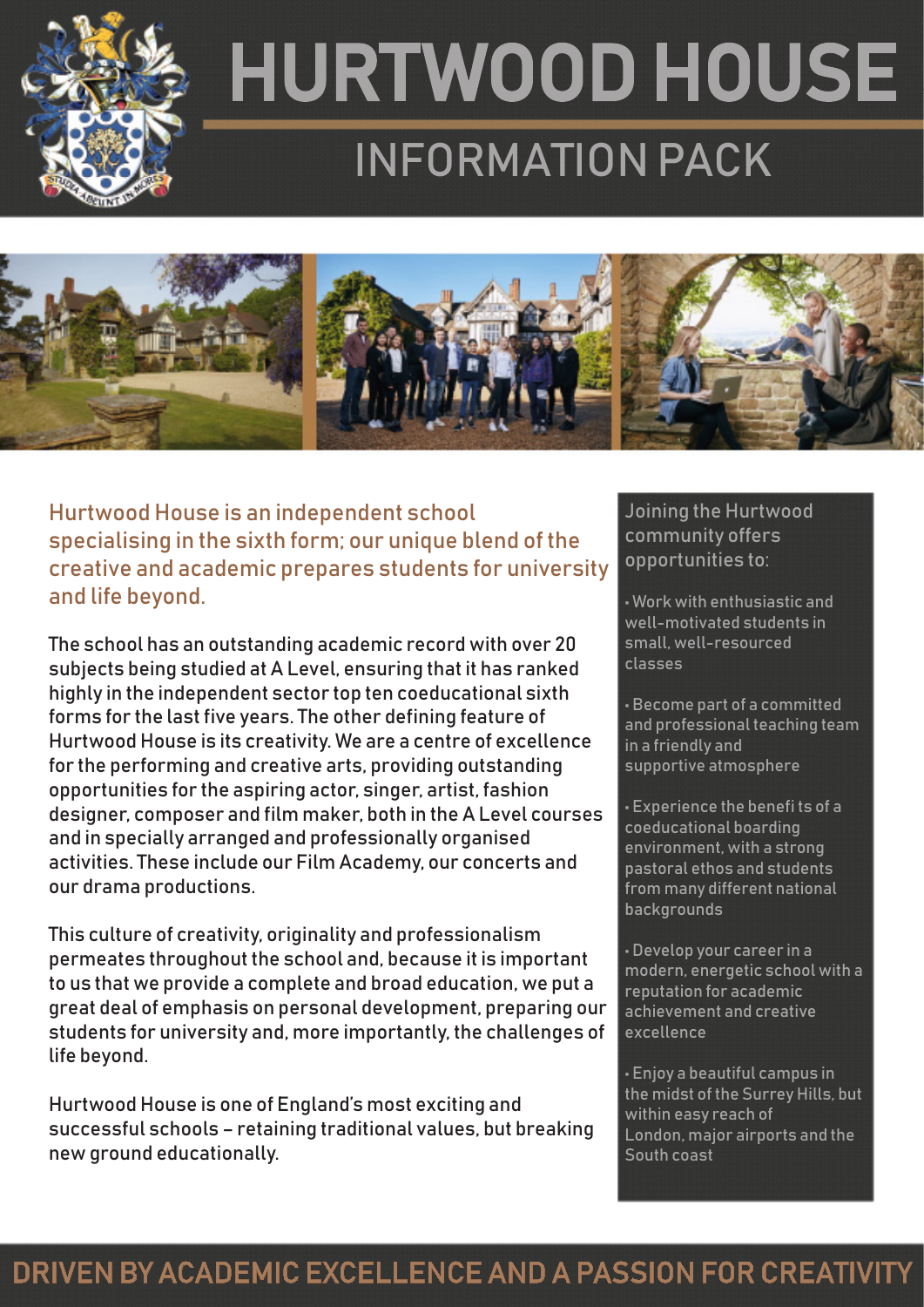

## HURTWOOD HOUSE MEDIA STUDIES



Hurtwood House is looking for an enthusiastic and dynamic teacher to join a strong A Level Media Studies team in September 2022. With a 100% record of success in external examinations and a 80% A\*- A success rate at A Level last June, it is living up to its claim to be the best school Media department in the country. The department has the full backing of the management and enjoys excellent resources and funding. The teaching team consists of seven full-time members of staff, including two specialist practical teachers.

#### **TEACHING**

Groups are small, averaging twelve students per class and each group has six hours lesson time per week, covering theory and practical work. The classes are not streamed and the groups are of mixed ability. The department adopts a seminar-style approach to teaching and places emphasis on ensuring students acquire the analytical and writing skills necessary for A Level. The department sees Media Studies as a dynamic combination of theory and production work, developing the students' understanding through critical study and hands-on experience. By the end of the course students are expected to have a detailed knowledge of a range of texts, the institutions which produce them and the wider contexts in which they are consumed. They will also have developed a range of creative and technical skills, through creating several of their own media products. Trips and visits are encouraged and there is a policy of inviting outside specialists to visit and instruct in their respective areas.

#### **SPECIFICATION**

The department follows the CIE International A Level specification. This is examined through two written papers and two production portfolios.

#### PRODUCTION WORK

Production work benefits from a dedicated film studio, equipped with Black Magic cameras and a digital edit suite, employing Adobe Premier and AfterEffects on Macs. Students are also encouraged to produce professional standard print and online content, enabling them to get to grips with a wide range of software and online platforms.

The department also runs an extracurricular Film Academy, allowing students who are interested in careers in the media to extend their experience through the production of documentaries and short films.

## DRIVEN BY ACADEMIC EXCELLENCE AND A PASSION FOR CREATIVITY